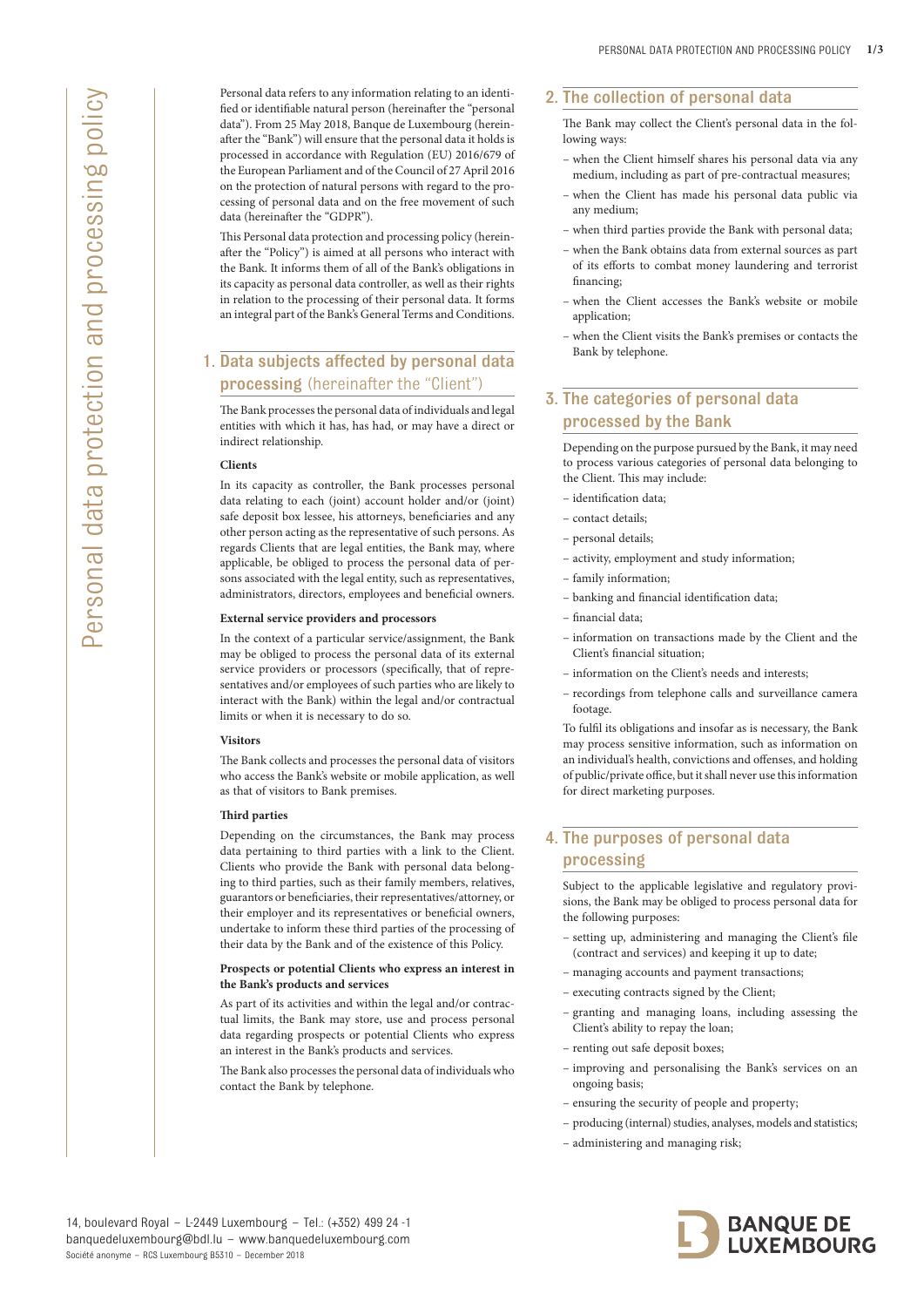- preventing money laundering, terrorist financing and fraud;
- meeting legal obligations, such as those relating to MiFID II, pre-contractual information and Know Your Customer requirements;
- responding to all legitimate requests from public, legal or supervisory authorities for access to data;
- producing legal evidence in the event of a dispute.

To these ends and within the legal and regulatory limits, processing carried out by the Bank may give rise to automatic decision-making, including profiling.

## 5. Legal bases

The Bank only processes personal data in the following circumstances

- with the Client's consent;
- insofar as the processing is necessary for the execution of the contract signed by the Client and services linked thereto, or in the context of pre-contractual measures requested by the Client;
- to fulfil a legal or regulatory obligation;
- based on the Bank's legitimate interests, while safeguarding the balance between the interests of the Bank and those of the Client.

### 6. Persons with access to personal data

As it fulfils its role, the Bank may transfer the Client's personal data to the following categories of third party:

- persons appointed by the Client;
- other credit institutions or financial sector professionals with which the Bank interacts or whose services are necessary in the context of providing services to the Client;
- any other external service provider with which the Bank interacts and whose services are necessary in the context of providing services to the Client.

The Bank ensures that third parties with which it interacts in order to provide services are also legally required to treat personal data with care. These personal data recipients may act as controllers or processors and have a duty to comply with legal and/or contractual obligations regarding the protection of personal data, including professional secrecy and the applicable confidentiality obligations.

Some of these data recipients may be located outside the European Union. In order to guarantee the confidentiality of data and safeguard the rights of the persons whose data is processed, the Bank endeavours to supervise transfers outside the European Union to guarantee that personal data transfers are fully compliant with EU requirements applicable since the entry into force of Regulation (EU) 2016/679 on the protection of personal data. However, subject to the applicable legal and regulatory provisions, authorities in the countries in question may request access to specific personal data.

In certain cases, the law stipulates that the Bank must share Clients' personal data with third parties, such as public authorities, tax authorities, supervisory authorities or legal/ investigatory authorities or, where applicable, with lawyers, notaries, guardians or auditors.

## 7. Personalised solutions

As it seeks to provide the Client with optimised services that are constantly evolving to better meet his needs, and with a view to maintaining and developing its relationship with the Client, the Bank may:

### **send the Client:**

- regulatory, informative or commercial letters linked to the contract the Client has signed and the service he has subscribed, as well as the products he holds;
- financial and economic analyses;
- the Bank's newsletter;
- value-adding publications on different topics;
- invitations to events, talks or workshops that may be of interest to him.

The Client may object to the use, retention and processing of his data for the purposes of direct marketing at any time and without justifying his decision by contacting the Bank as described in point 8. The Client may also click on the link provided in all communications sent electronically or return the relevant section of correspondence sent by post at any time.

#### **use profiling (i.e. a set of automated procedures) to process Clients' personal data with a view to:**

- searching for and identifying within a Client database characteristics shared by persons who are likely to be interested in a specific new or existing banking service or product;
- searching for and identifying within a Client database relatively homogenous groups of persons in terms of products held and/or banking behaviour in order to improve the Bank's understanding of its Client base and the personalisation of its commercial products and services.

Data subjects have the right to object to the processing of their personal data through profiling.

## 8. Rights of the Client

Subject to the conditions and limits stipulated by the legislative and regulatory provisions, the Client has a certain number of rights regarding the processing of his personal data, including the right to:

- access his personal data that is processed by the Bank;
- request confirmation of whether or not personal data is processed;
- request the rectification of personal data that is inaccurate or incomplete;
- request the erasure of his personal data on legitimate grounds;
- request the restriction of the processing of his personal data on legitimate grounds;
- request the transmission of his personal data to a third party in an easily readable format;
- object to the use of the data that the Bank collects, retains and processes on legitimate grounds.

The Client may submit a request to exercise the rights set forth above by sending a written request to the Data Protection Officer by email to dpo@bdl.lu or by post to the following address:

Banque de Luxembourg

For the attention of the Data Protection Officer 14 boulevard Royal